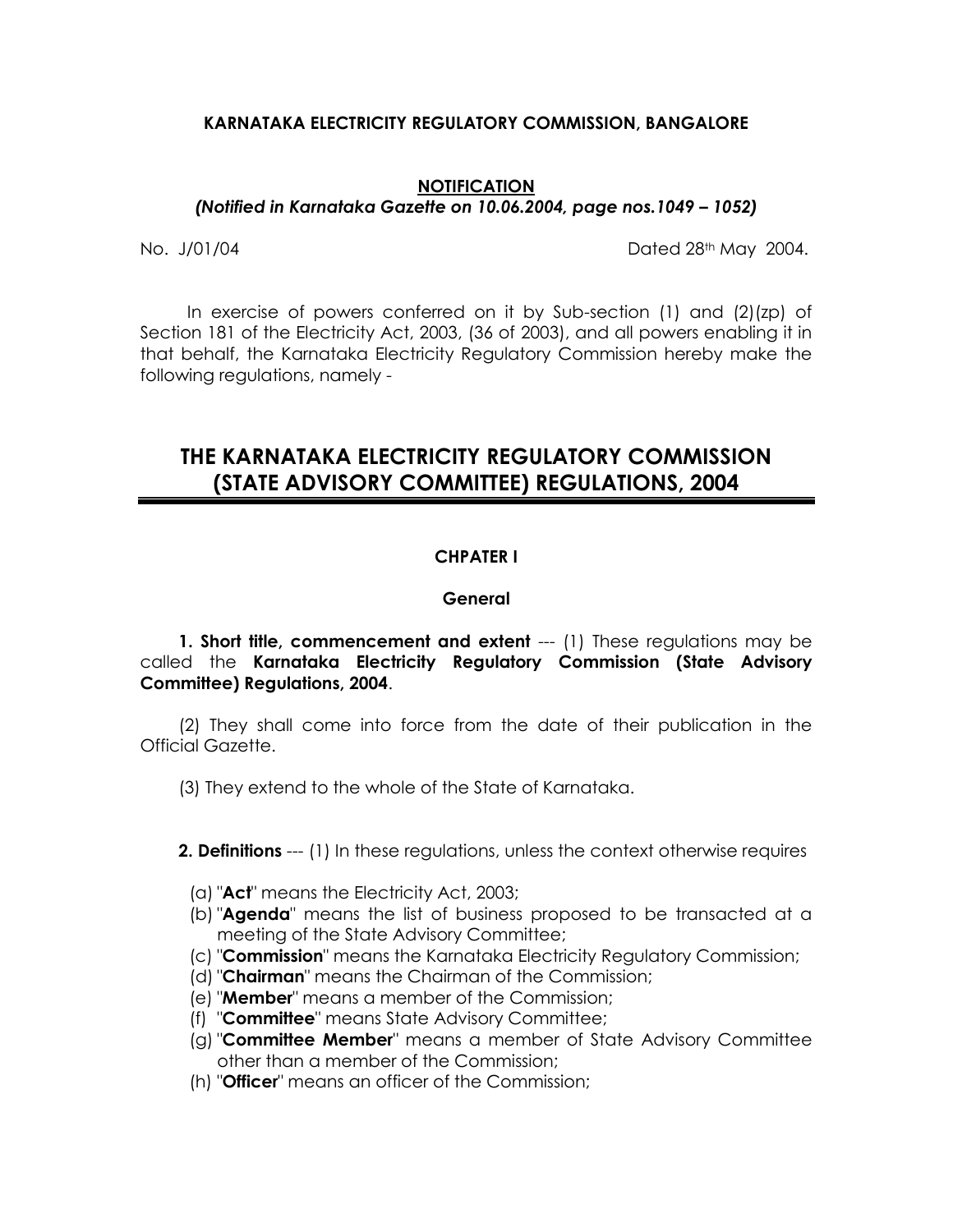- (i) "**Regulations**" means the Karnataka Electricity Regulatory Commission (State Advisory Committee) Regulations, 2004;
- (j) "**Secretary**" means Secretary of the Commission.

(2) Words or expressions occurring in these regulations and not defined hereinabove shall bear the same meaning as in the Act.

# **CHAPTER II**

# **Constitution and Functions of the Committee**

**3. Constitution of the State Advisory Committee** --- (1) In accordance with Section 87 of the Act, the Commission shall, by notification constitute with effect from such date as it may specify in such notification a Committee to be known as State Advisory Committee.

(2) The Committee shall consist of not more than 21 members

(3). The Commission may appoint members to represent the interests listed as under ---

- (a) Consumers of electricity
- (b) Commerce;
- (c) Industry;
- (d) Transport;
- (e) Agriculture;
- (f) Labour ;
- (g) Non-governmental organisations in the Electricity sector;
- (h) Academic and Research bodies in the Electricity sector;

The Commission may consult the representatives or bodies of interest groups, before nominating the members, if it considers it necessary.

(4) The Commission may nominate one representative of Transmission licensees, one representative of Generating companies and two representatives of Distribution licensees, one of whom shall be covering the rural areas.

(5) The term of Committee Members, nominated under Regulation 3 (3), shall be three years from the date of the notification of their appointment;

Provided that a member/institution/organisation representing the interest groups as are listed at Regulation 3 (3), shall be eligible for renomination.

(6) The following shall be ex officio members of the Committee:

(a) Chairman of the Commission;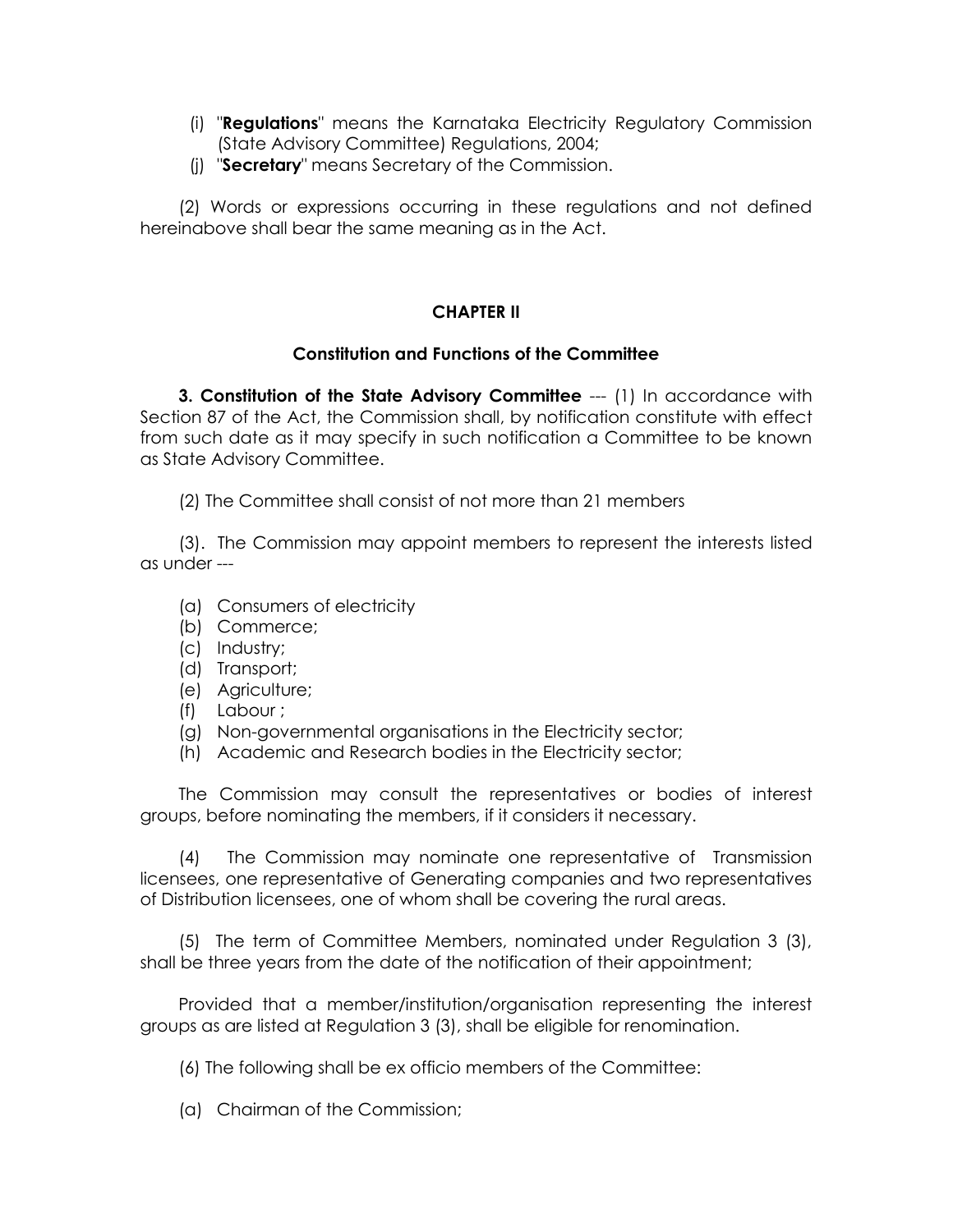- (b) Members of the Commission;
- (c) Secretary to the State Government dealing with Consumers Affairs and Public Distribution System.

(7) The Chairman of the Commission shall be the ex-officio Chairperson of the State Advisory Committee.

(8) The Secretary of the Commission shall be the ex-officio Secretary of the Committee.

**4. Functions of the State Advisory Committee** --- The functions of the Committee shall be to advise the Commission on ---

(i) major questions of policy relating to the electricity supply industry in the State;

(ii) matters relating to quality, continuity, and extent of service provided by the licensees;

(iii) compliance by licensees with the conditions and requirements of their license;

(iv) protection of consumer interest;

(v) electricity supply and overall standards of performance by utilities;

and also to advise the commission on any matters, which the Commission may put before it.

# **CHAPTER III**

### **Meetings**

**5. Meetings of the Committee** --- The Committee shall meet at least once every three months for transaction of business.

**6. Venue of Meetings** --- All meetings of the Committee shall ordinarily be held in Bangalore at the office of the Commission.

**7. Notice of Meetings** --- (1) Meetings of the Committee shall be called by notice in writing giving Members/Committee Members thereof not less than fourteen days notice in writing of the date, time and place of the proposed meeting.

(2) A special meeting can be called by the Chairman, in which case the notice for this meeting may be of less than three days.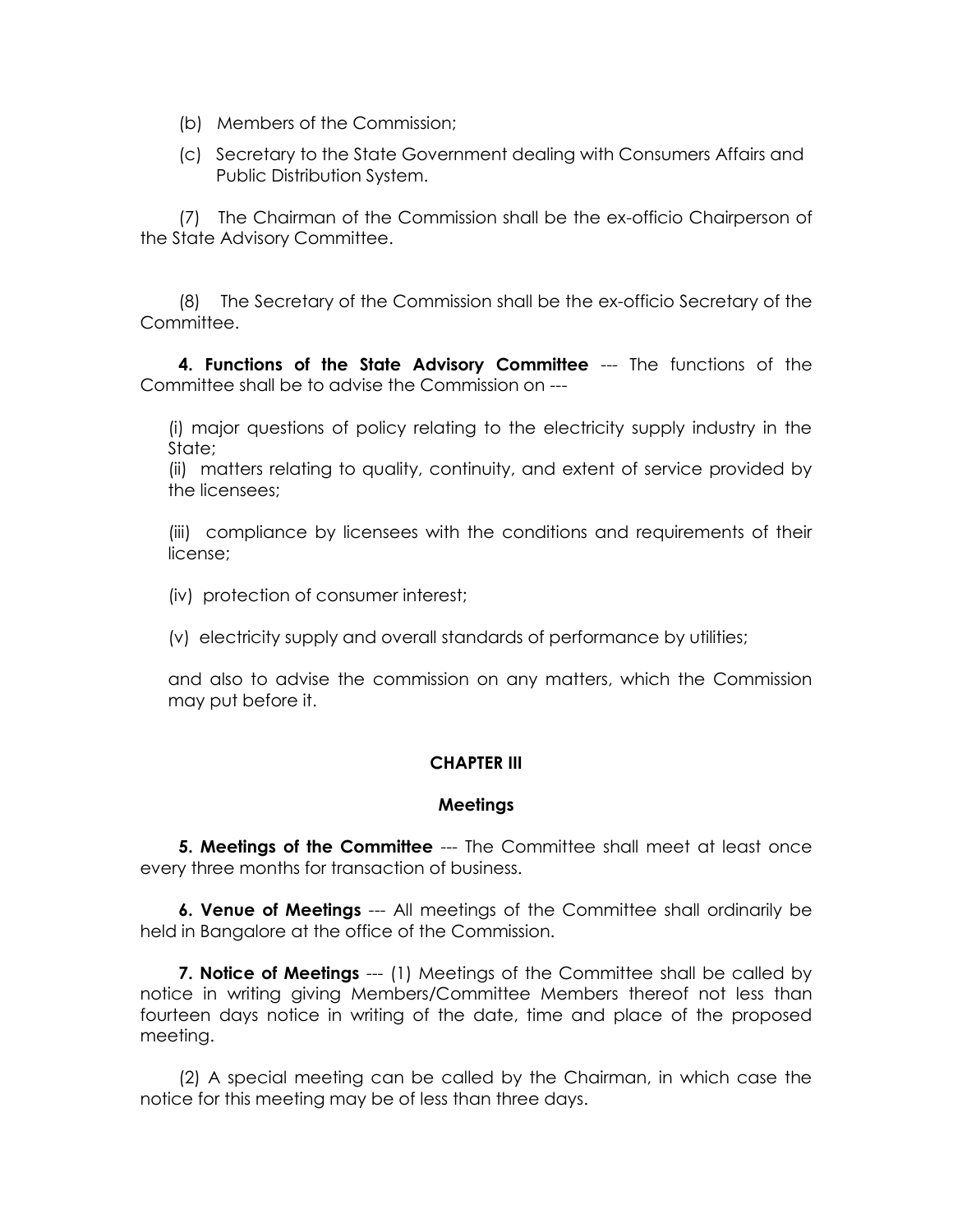(3) Non-receipt of a notice of a meeting by any Member/Committee Member shall not invalidate the proceedings or any resolution passed or decision taken at such meeting.

(4) A notice shall be deemed duly issued if it is sent, by post or by a messenger, within the prescribed time to the registered address of the Member/Committee Member.

8. **Agenda for Meetings** --- The Secretary shall normally send the agenda for the meeting together with notes, statements and reports, if any, along with the notice of the meeting.

**9. Quorum for Meetings** --- (1) The quorum for the meeting shall be one-third of the total strength of the Committee. If there is no quorum the meeting shall stand adjourned. No further notice need be given for an adjourned meeting and no quorum is also necessary for the adjourned meeting. If at any time after the meeting is commenced a quorum ceases to exist, the meeting shall not be dissolved but shall continue.

(2) No matter shall be considered at an adjourned meeting other than the matters remaining from the meeting at which the adjournment took place, provided that, with or without notice, the Chairman may bring in, or direct to be brought before an adjourned meeting of the Committee any new matter which, in his opinion, is urgent.

(3) No proceedings of the Committee shall be invalid by reason solely of the vacancies existing in the Committee, or by reason of non-receipt of the notice or the agenda paper, provided the notice and agenda were duly issued.

**10. Presiding Officer** --- (1) The Chairman shall preside over the meetings and conduct the business. If the Chairman is unable to be present in the meetings for any reason, the senior-most Member of the Commission shall preside over the meeting and perform the duties of the Chairman.

(2) The rulings given by the Chairman, or the Member presiding over the meeting on any points of procedure shall be final and binding.

**11. Matters which may be discussed** --- In addition to matters included in the Agenda, any other matter proposed by any Member/Committee Member may be discussed only with the permission of the Chairman or the presiding Member.

**12. Participation at Meetings** --- The Secretary and such persons as have been invited by the Chairman to attend any meeting may participate in the discussions with the approval of the Chairman or the presiding Member.

**13. Minutes of Meetings** --- (1) The Secretary or in his absence an officer of the Commission designated by the Chairman, shall record the minutes of the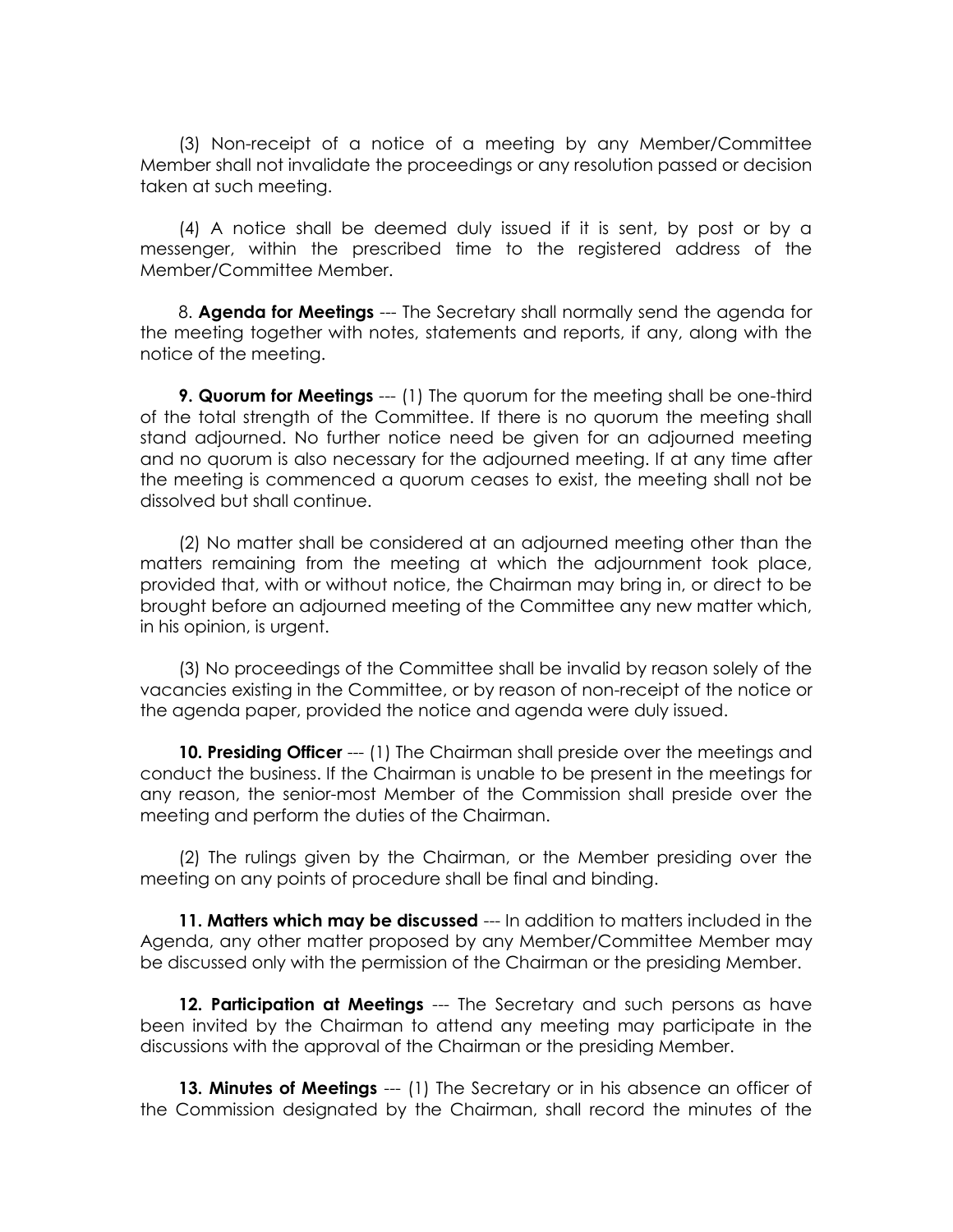meetings and maintain a book which will, amongst other things, contain the names and designation of Members and invitees present in the meeting and proceedings thereof. The minutes of the meeting shall be signed by the Chairman of the Meeting.

(2) The minutes of the previous meeting shall be confirmed in the next meeting.

# **CHAPTER IV**

# **Fees and Allowance to Members and Resignation/Cessation of Membership**

**14. Fees and travelling allowances for Committee Members** --- (1) A Committee Member shall not be entitled to any remuneration other than that provided in these regulations.

(2) A sitting fee of Rs.500/- per meeting shall be payable to all Committee Members.

 (3) The Committee Members shall be paid TA and DA at the rates admissible in the State Government to Group A officers.

# **15. Cessation of Membership** ---

(1) By Absence --- A Committee Member who fails to attend three consecutive meetings of the Committee without prior intimation to the Commission and without valid reasons for his absence shall forthwith cease to be a Committee Member.

(2) By Resignation --- Any Committee Member, may, by writing under his hand addressed to Secretary of the Commission, resign his office as a Committee Member, and it shall come into effect from the day the Chairperson accepts the same.

(3) The Commission will take appropriate action to nominate a Committee Member to fill up the vacancy thus caused for the remaining period.

**16**. In cases not expressly provided for in these regulations for the conduct of meetings, the decision of the Chairman presiding at the meeting on all matters relating to the conduct of business at the meeting shall be final.

### **17.Repeal and Savings** -

(1) The Karnataka Electricity Regulatory Commission (Advisory Committee) Regulations, 2000, are hereby repealed.

(2) Notwithstanding such repeal, -